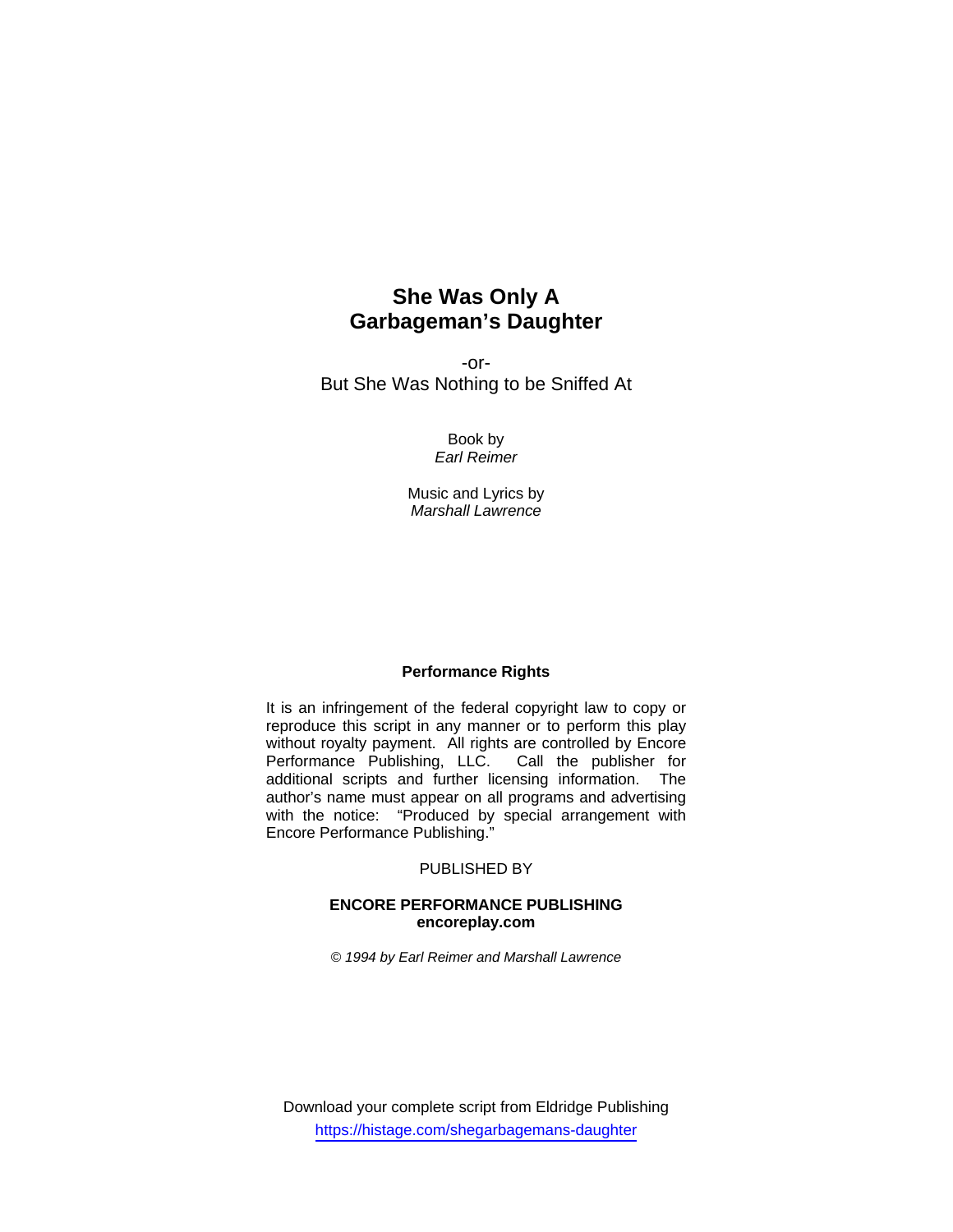### *She Was Only a Garbage Man's Daughter - 2 -*

## **STORY OF THE PLAY**

There is the villain, the hero, and the heroine, yes, but also a German Mennonite detective, two athletic old ladies and some dynamic new tunes such as "Just For You", "Only a Garbageman's Daughter", "Women Can Be So Easily Manipulated" and others. This is a fresh, unique approach to the traditional melodrama. About 90 minutes.

### **ORIGINAL PRODUCTION**

*She Was Only a Garbageman's Daughter* was first produced at Bethel College in Mishawaka, Indiana on April, 1993 to sold-out audiences. The original cast was as follows:

Julia Clutterbuck - Kim Pratt Amelia Marblehurst - Rachel Traub Dan B. Frank - Matt Coffman Reginald Moncrief Fitzwharton - Shawn Holtgren Percival McWilty - Nathan Freel JP Klassen - Bradley Reimer Sonia Atterbury - Marci Hemminger Celia Atterbury - Ashli Hepler Gwendolyn Goright - Lesley McMullen Cindy, the card girl - Erin Powell Pianist - Marshall Lawrence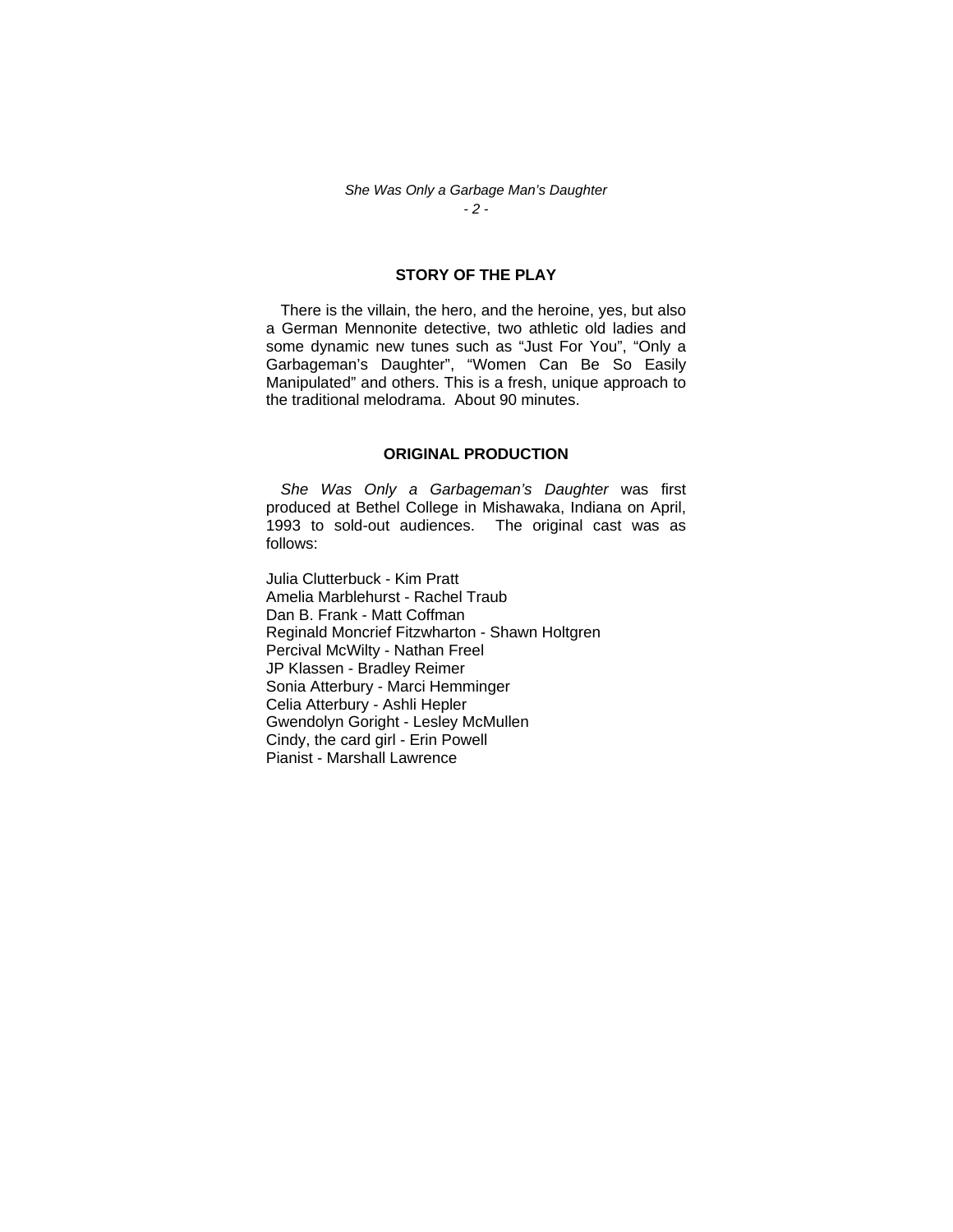### *She Was Only a Garbage Man's Daughter - 3 -*

## **CAST OF CHARACTERS**

Julia Clutterbuck Amelia Marblehurst Dan B. Frank Reginald Moncrief Fitzwharton Percival McWilty JP Klassen Sonia Atterbury Celia Atterbury Gwendolyn Goright Cindy, the card girl Pianist

### **SYNOPSIS OF MUSICAL NUMBERS**

### **ACT I**

#1 - Just For You - Company #2 - Only a Garbage Man's Daughter - Julia #3 - I Don't Smoke, I Don't Chew - Dan #4 - Women Can Be So Easily Manipulated - Reginald, Percival #5 - Women Can Be So Easily Manipulated *(Reprise.)* - Reginald #6 - From My Head Right Down To My Toes - Julia & Dan

### **ACT II**

#7 - I Don't Smoke, I Don't Chew *(Reprise.)* - Dan

#8 - Oh Dan, My Man - Julia

#9 - The Treasure Hunt – All

#10 - What a Bum! - Amelia

#11 - Curtain Call - All

**NOTE:** Underscores and character entrances and even character theme music should be liberally played throughout the production. Have fun inventing musical gags between the Pianist and the Actors.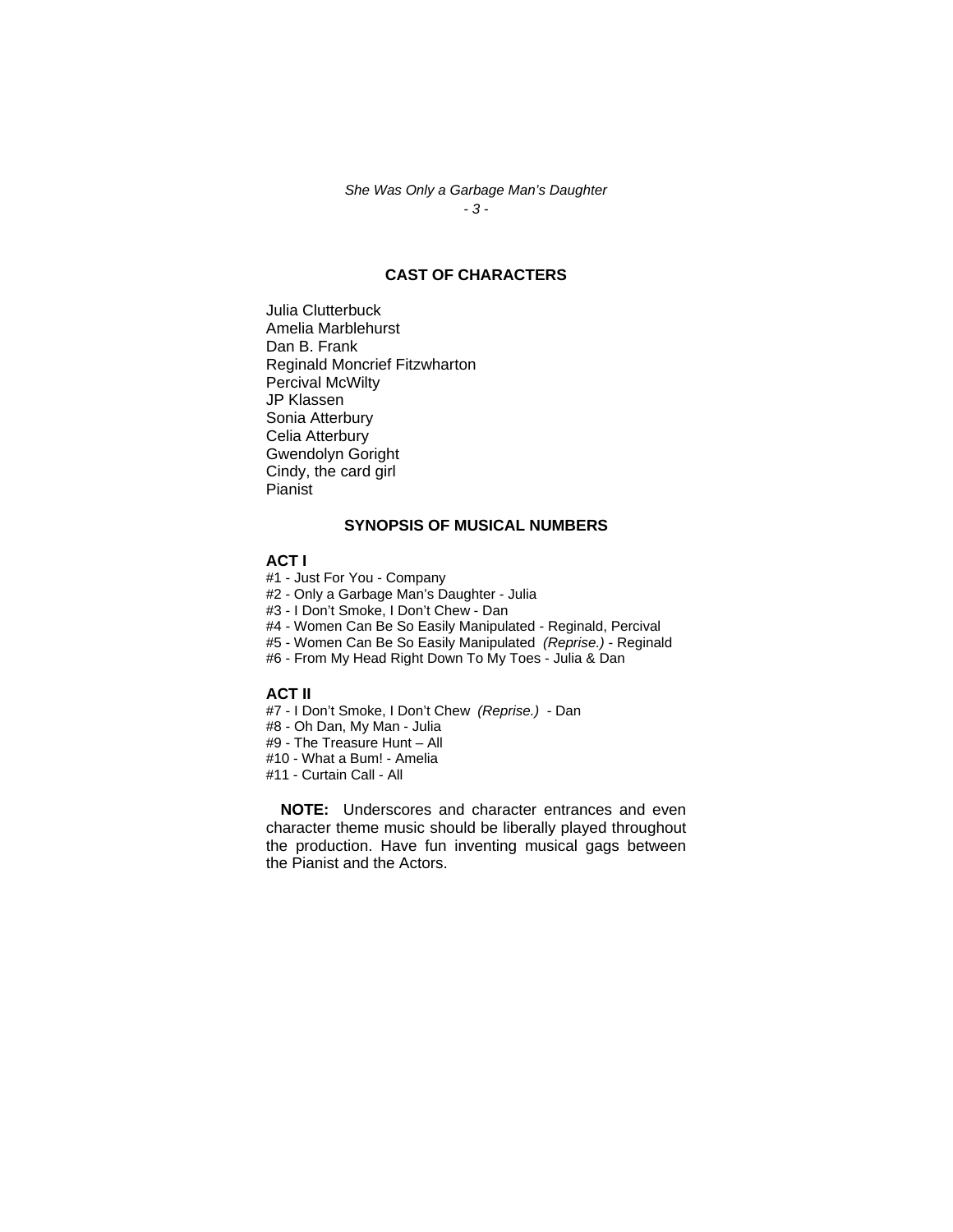*She Was Only a Garbage Man's Daughter - 4 -* 

### **ACT I**

*(The stage LIGHTS are up at the beginning of the play. The ACTORS and the production staff gradually enter, checking props, lights, costumes, moving furniture, etc. The PIANIST enters, starts to play the PRELUDE.)* 

#### **MUSICAL #1 - JUST FOR YOU**

ALL: *(ALL sing or may split lines as desired.)*  THERE'S GONNA' BE A SHOW TONIGHT, A COMEDY FOR YOUR DELIGHT SOMETHING SPECIAL, SOMETHING NEW, WE PREPARED IT JUST FOR YOU! A GOOFY GAG, A CRAZY STUNT, A SILLY SONG, A TREASURE HUNT, EVERY ENTRANCE RIGHT ON CUE, WE PREPARED IT JUST FOR YOU.

 FIRST CAME AUDITIONS, THEN CAME THE SONGS WEEKS OF REHEARSAL, AND FINALLY THE SHOW IS ON! WE THANK YOU ALL FOR BEING HERE AND JOINING US IN A NIGHT OF CHEER. THIS IS WHAT WE LOVE TO DO, AND WE DO IT ALL FOR YOU.

 THERE'S GONNA' BE A SHOW TONIGHT, A COMEDY FOR YOUR DELIGHT SOMETHING SPECIAL, SOMETHING NEW, WE PREPARED IT JUST FOR YOU! A GOOFY GAG, A CRAZY STUNT, A SILLY SONG, A TREASURE HUNT, EVERY ENTRANCE RIGHT ON CUE, WE PREPARED IT JUST FOR YOU. FIRST CAME AUDITIONS,

ONE CHARACTER: *(Spoken.)* To be or not to be!! ANOTHER CHARACTER: *(Spoken.)* Next!!.

ALL: *(Sung.)* THEN CAME THE SONGS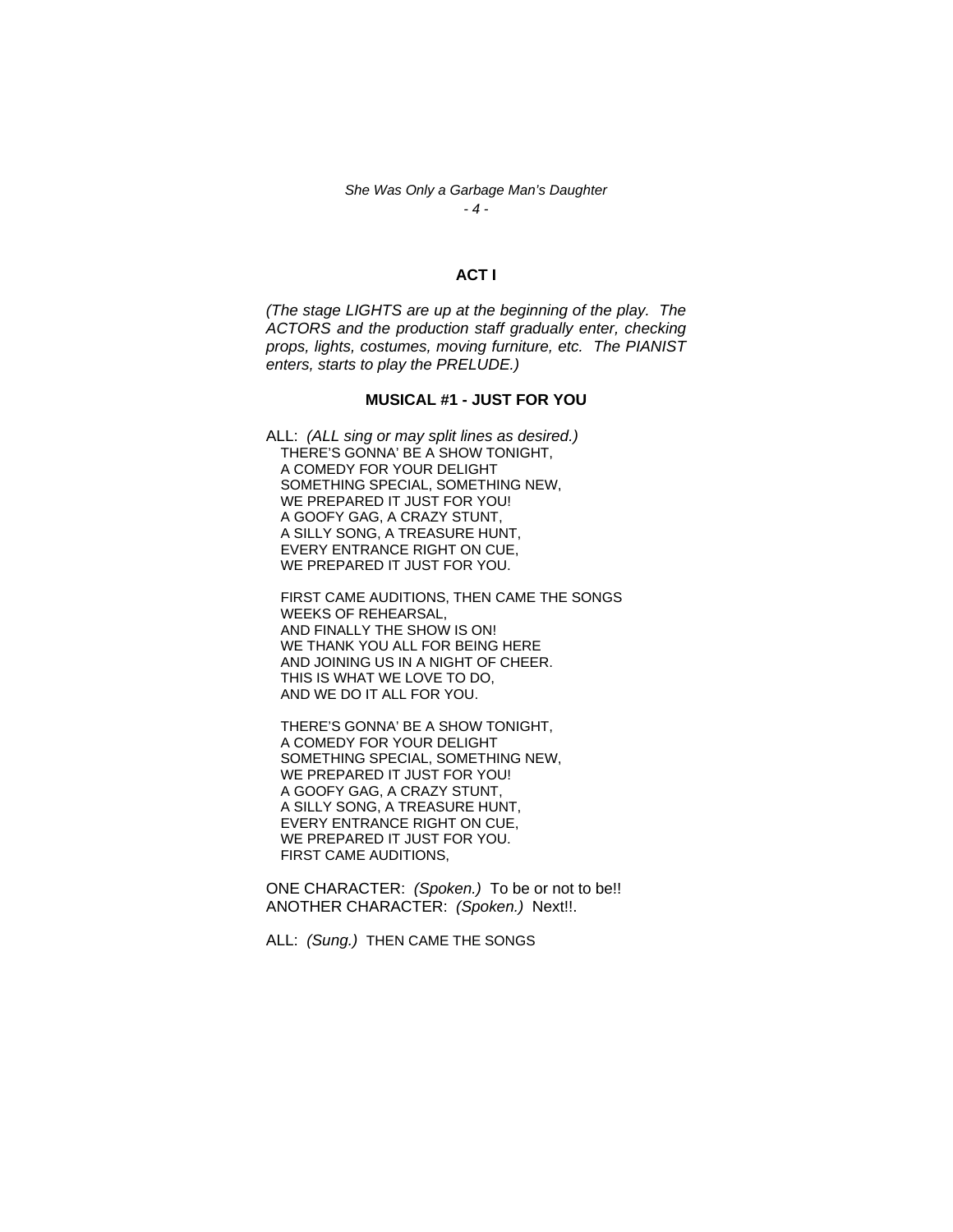#### *She Was Only a Garbage Man's Daughter - 5 -*

WOMEN: LA–LA–LA–LA–LA–LA–LA–LA MEN: *(Mocking.)* LA–LA–LA–LA–LA–LA–LA–LA WEEKS OF REHEARSAL,

*(Fight business. DIRECTOR then points to each actor in turn for the following lines.)* 

ALL: *(In turn.)*  I FORGOT MY LINE THIS PROP'S HARD TO FIND, THIS COSTUME IS MINE. THE SET'S LOOKING FINE, THE POSTER'S DIVINE, AND FINALLY TONIGHT IT'S TIME! FROM TICKET TAKER TO LIGHTING CREW EACH ONE OF US HAS A JOB TO DO ALL OUR WORK WAS LEADING TO... LADIES AND GENTLEMEN, WELCOME TO OUR SHOW!! WE PREPARED IT JUST FOR YOU!

*(The ACTORS and STAGE CREW exit. CINDY moves C and the play begins.)* 

CINDY: Good evening, ladies and gentlemen. We welcome you to our old–fashioned melodrama tonight entitled *She Was Only a Garbageman's Daughter - But She Was Nothing to Be Sniffed At.* Now, I'm sure that a lot of you know how a melodrama works, but for those who don't, I'll explain. When the hero enters, you'll hear music like this...

*(The PIANIST plays the "hero" music.)* 

- CINDY: ... and I'll hold up this sign and you cheer. OK? Let's try it.
- *(MUSIC. CINDY holds up sign. Audience cheers.)*
- CINDY: Great! Now, when the villain enters … well, actually we have two villains. You can tell them. They're the ones with the moustaches and they wear black. Well, anyway, when they come in, music will sound, and when I hold up the sign, you boo! All right? Let's try it. Here's the music...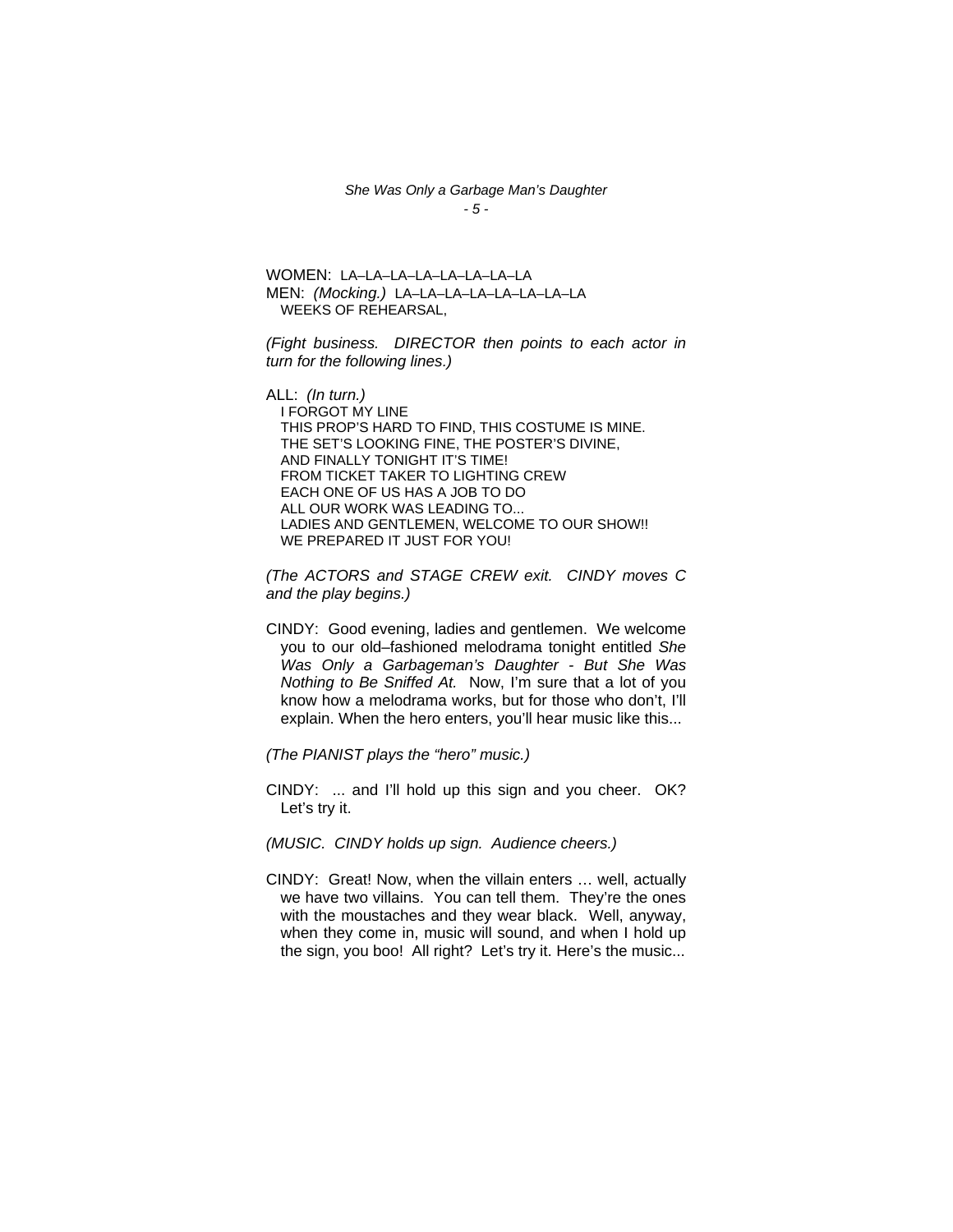*She Was Only a Garbage Man's Daughter - 6 -* 

*(As the MUSIC starts, PERCIVAL comes in, carrying a fan.)* 

PERCIVAL: Now just a minute here. CINDY: What's the matter? PERCIVAL: Is this fair? CINDY: What? PERCIVAL: Well, you're turning these people against me before they even get a chance to know me. CINDY: *(Holds up "Ah–h–h!!" sign.)* Poor baby! PERCIVAL: See! That's not fair! CINDY: But you're a villain! PERCIVAL: But I don't mean to be! CINDY: Then why do you wear black clothes? PERCIVAL: Because my uncle made me. CINDY: *(Holds up "Ah–h–h" sign again.)* Poor baby! PERCIVAL: What you're doing really distresses me. You see, all I ask - *(He fans himself.)* - oh, I'm so nervous. Anyway, all I ask is a little respect. Before we go any further in this play, I must insist that I be given more respect, or else I'll refuse to continue...

*(A long STICK with a hook reaches out from the curtains and catches PERCIVAL around the collar or neck, and starts to pull him offstage. He puts his hand to his throat.)*

PERCIVAL: Now see here, this really isn't fair. I have rights-ah–h!

*(JP KLASSEN comes onstage, holding the other end of the pole. He has a hat and trench coat, like a stereotypical detective. He speaks with a German Mennonite accent.)* 

JP: Rights? The right to cause trouble?

- PERCIVAL: No, I don't want to cause trouble. It's just that … *(He fans himself.)* … oh, I'm so tired. It's just that she's telling people I'm bad without their knowing all the hardships I've suffered, all of the...
- JP: Yes, yes, so you've had troubles. So have we all. But now is not the time to come out here and complain.